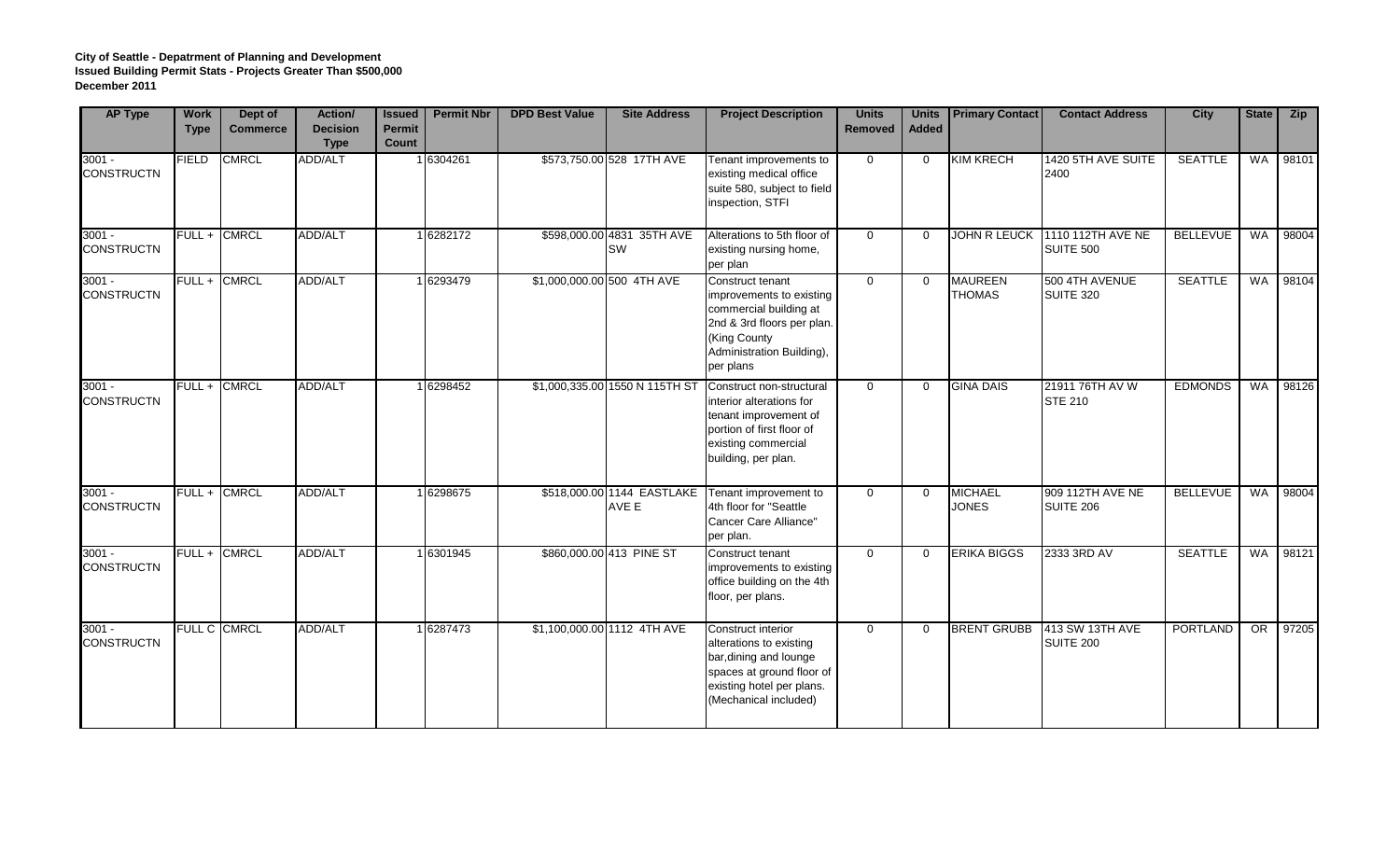| <b>AP Type</b>                | <b>Work</b><br><b>Type</b> | Dept of<br><b>Commerce</b> | Action/<br><b>Decision</b> | <b>Issued</b><br>Permit | <b>Permit Nbr</b> | <b>DPD Best Value</b> | <b>Site Address</b>           | <b>Project Description</b>                                                                                                                                                                                                                                                | <b>Units</b><br>Removed | <b>Units</b><br><b>Added</b> | <b>Primary Contact</b>           | <b>Contact Address</b>               | City           | <b>State</b> | <b>Zip</b> |
|-------------------------------|----------------------------|----------------------------|----------------------------|-------------------------|-------------------|-----------------------|-------------------------------|---------------------------------------------------------------------------------------------------------------------------------------------------------------------------------------------------------------------------------------------------------------------------|-------------------------|------------------------------|----------------------------------|--------------------------------------|----------------|--------------|------------|
|                               |                            |                            | <b>Type</b>                | Count                   |                   |                       |                               |                                                                                                                                                                                                                                                                           |                         |                              |                                  |                                      |                |              |            |
| $3001 -$<br><b>CONSTRUCTN</b> | <b>FULL C IND</b>          |                            | ADD/ALT                    |                         | 6258035           |                       | \$1,500,000.00 6333 1ST AVE S | Construction of<br>foundations, altertion to<br>existing building, and<br>mechanical piping for<br>installation two methanol<br>recovery columns and<br>interior and exterior<br>above ground storage<br>tanks per plan. Existing<br>500 gallon tank to be<br>demolished. | $\mathbf 0$             | $\mathbf 0$                  | <b>DANIEL</b><br><b>PARKER</b>   | 1008 WESTERN AVE<br><b>SUITE 307</b> | <b>SEATTLE</b> | WA           | 98104      |
| $3001 -$<br><b>CONSTRUCTN</b> | <b>FULL C INST</b>         |                            | <b>ADD/ALT</b>             |                         | 1 6301851         |                       | <b>BLVD NE</b>                | \$40,000,000.00 3800 MONTLAKE Renovation of Husky<br>Stadium; Construct<br>structural frame and<br>foundation per plan.                                                                                                                                                   | $\Omega$                | $\Omega$                     | <b>CHRIS</b><br><b>BROADGATE</b> | 1201 3RD AVE STE<br>2700             | <b>SEATTLE</b> | <b>WA</b>    | 98101      |
| <b>COMMERCIAL ADD/ALT</b>     |                            |                            |                            | 9 <sup>1</sup>          |                   | 47,150,085.00         |                               |                                                                                                                                                                                                                                                                           | $\bf{0}$                | $\mathbf{0}$                 |                                  |                                      |                |              |            |
| $3001 -$<br><b>CONSTRUCTN</b> | $FULL + MF$                |                            | ADD/ALT                    | $\mathbf 1$             | 6256329           | \$800,000.00 2401 NE  | <b>BLAKELEY ST</b>            | Replacement of exterior<br>cladding & windows and<br>alter portion of roof,<br>parapets, and guardrails<br>at existing multi-family<br>building per plan. DO<br>NOT CANCEL: will pick<br>up permit when financing<br>decision is made at end<br>of year. cgc 11/19/10     | $\mathbf 0$             | $\Omega$                     | AMY HARTWELL 1301 FIRST AVE      | SUITE 301                            | <b>SEATTLE</b> | WA           | 98101      |
| <b>MULTIFAMILY ADD/ALT</b>    |                            |                            |                            |                         |                   | 800,000.00<br>- \$    |                               |                                                                                                                                                                                                                                                                           | $\mathbf{0}$            | $\mathbf{0}$                 |                                  |                                      |                |              |            |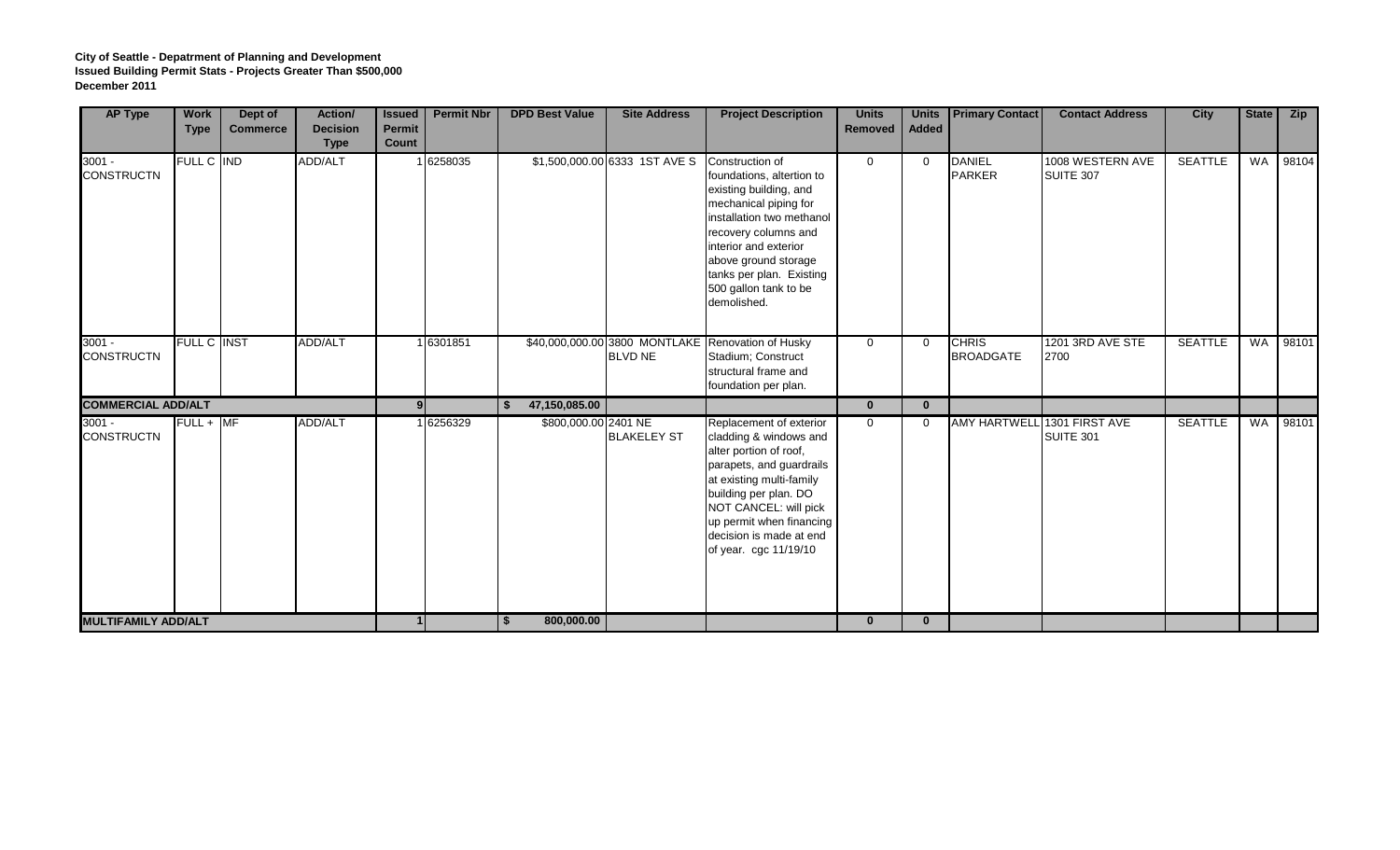| <b>AP Type</b>                | <b>Work</b><br><b>Type</b> | Dept of<br><b>Commerce</b> | Action/<br><b>Decision</b><br><b>Type</b> | <b>Issued</b><br>Permit<br>Count | <b>Permit Nbr</b> | <b>DPD Best Value</b> | <b>Site Address</b>                       | <b>Project Description</b>                                                                                                                                                                                                                                | <b>Units</b><br><b>Removed</b> | <b>Units</b><br><b>Added</b> | <b>Primary Contact</b>                     | <b>Contact Address</b>                          | <b>City</b>       | <b>State</b> | <b>Zip</b> |
|-------------------------------|----------------------------|----------------------------|-------------------------------------------|----------------------------------|-------------------|-----------------------|-------------------------------------------|-----------------------------------------------------------------------------------------------------------------------------------------------------------------------------------------------------------------------------------------------------------|--------------------------------|------------------------------|--------------------------------------------|-------------------------------------------------|-------------------|--------------|------------|
| $1004 -$<br>MECHANICAL        |                            | <b>FULL C CMRCL</b>        | <b>MECHANICAL</b>                         |                                  | 6300269           |                       | \$8,265,000.00 2020 5TH AVE               | Installing 4 AHU, 8<br>condensing units, 12<br>relief fans located on the<br>roof and mechanical<br>mezzine to condition the<br>data floors. Basement<br>and electrical rooms,<br>installing 1 AHU and 1<br>condensing unit and 2<br>relief fans per plan | $\Omega$                       | $\Omega$                     | <b>JIM THOMAS</b>                          | 5005 3RD AVE S                                  | <b>SEATTLE</b>    | <b>WA</b>    | 98134      |
| <b>MECHANICAL</b>             |                            |                            |                                           | $\mathbf{1}$                     |                   | 8,265,000.00<br>- \$  |                                           |                                                                                                                                                                                                                                                           | $\mathbf{0}$                   | $\mathbf{0}$                 |                                            |                                                 |                   |              |            |
| $3001 -$<br><b>CONSTRUCTN</b> | <b>FULL C CMRCL</b>        |                            | <b>NEW</b>                                |                                  | 1 6179071         |                       | <b>ST</b>                                 | \$1,300,000.00 1614 S JACKSON To construct a 3 story<br>office building and<br>occupy per plan. Scope<br>includes 8 surface<br>parking stalls.                                                                                                            | $\Omega$                       | $\Omega$                     |                                            | GINGER GARFF 100 NE NORTHLAKE<br>WAY, SUITE 200 | <b>SEATTLE</b>    | WA           | 98105      |
| $3001 -$<br><b>CONSTRUCTN</b> | FULL C CMRCL               |                            | <b>NEW</b>                                |                                  | 6289962           |                       | \$960,000.00 717 DEXTER<br>AVE N          | Shoring and excavation<br>for construction of a<br>residential and retail<br>building, per plan.                                                                                                                                                          | $\Omega$                       | $\Omega$                     | <b>JODI</b><br>PATTERSON-<br><b>O'HARE</b> | 26456 MARINE VIEW<br>DR S                       | <b>DES MOINES</b> | WA           | 98198      |
| <b>NEW COMMERCIAL</b>         |                            |                            |                                           | 2 <sup>1</sup>                   |                   | 2,260,000.00<br>l S   |                                           |                                                                                                                                                                                                                                                           | $\mathbf{0}$                   | $\mathbf{0}$                 |                                            |                                                 |                   |              |            |
| $3001 -$<br><b>CONSTRUCTN</b> | FULL C MF                  |                            | <b>NEW</b>                                |                                  | 6253686           |                       | \$4,731,669.00 219 PONTIUS<br>AVE N       | Construct new residential<br>building and occupy, per<br>plan                                                                                                                                                                                             | $\Omega$                       | 84                           | <b>KATHRYN</b><br><b>SMITH</b>             | 911 WESTERN AVE,<br><b>SUITE 200</b>            | <b>SEATTLE</b>    | <b>WA</b>    | 98104      |
| $3001 -$<br><b>CONSTRUCTN</b> | FULL C MF                  |                            | <b>NEW</b>                                |                                  | 6270901           |                       | \$6,197,703.00 4600 36TH AVE<br><b>SW</b> | Construct apartment<br>building and occupy, per<br>plans.                                                                                                                                                                                                 | $\Omega$                       | 62                           | <b>BRIAN</b><br><b>RUNBERG</b>             | ONE YESLER WY STE<br>200                        | <b>SEATTLE</b>    | <b>WA</b>    | 98104      |
| $3001 -$<br><b>CONSTRUCTN</b> | FULL C MF                  |                            | <b>NEW</b>                                |                                  | 6280349           |                       | \$715,529.00 3015 S NEVADA<br>Ist         | Establish use as and<br>construct one 5 unit<br>townhouse building with<br>detached garages, per<br>plans.                                                                                                                                                | $\Omega$                       | 5                            | <b>SCOTT</b><br><b>BENNETT</b>             | 800 BELLEVUE WAY<br>#400                        | <b>BELLEVUE</b>   | <b>WA</b>    | 98004      |